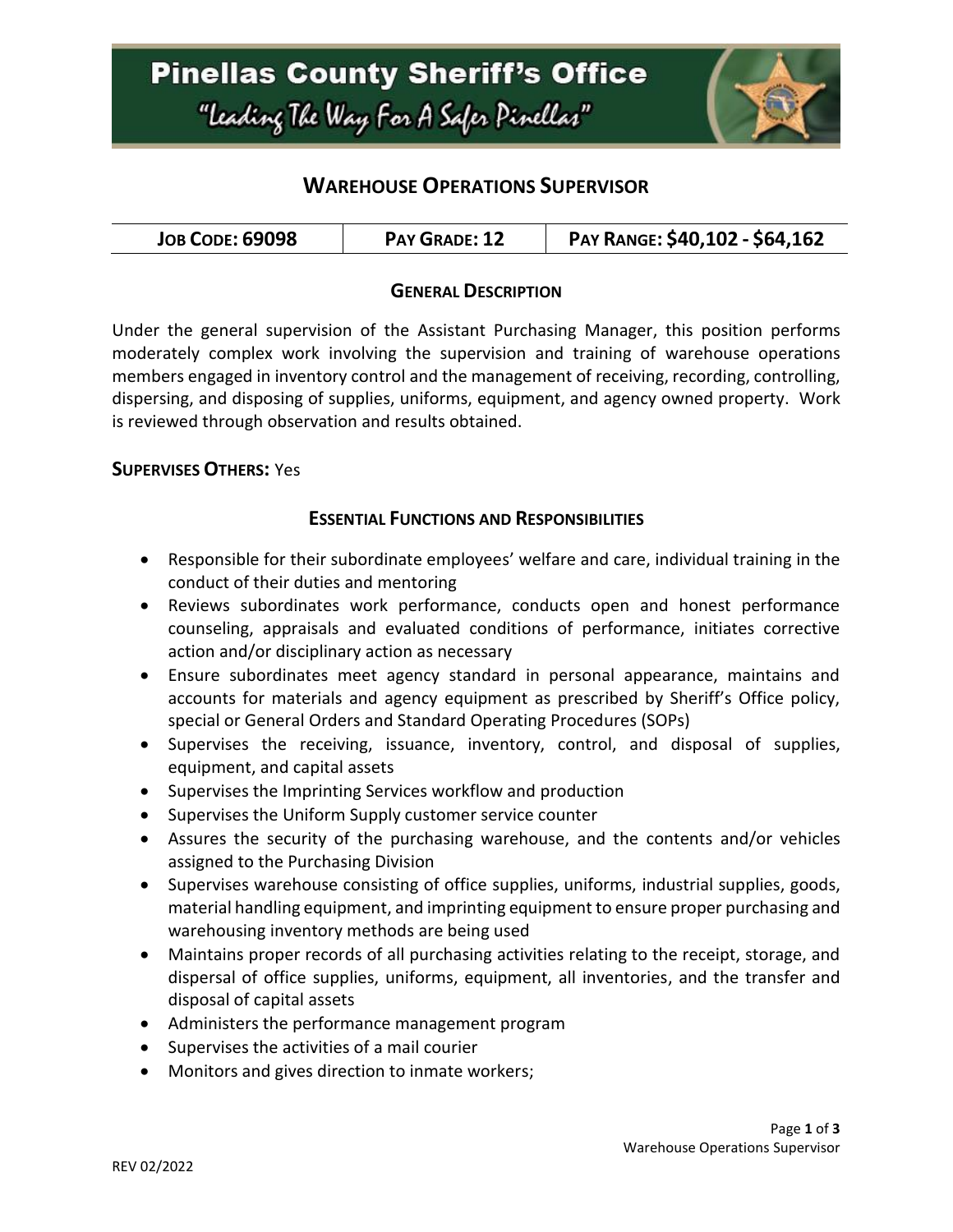# **Pinellas County Sheriff's Office** "Leading The Way For A Safer Pinellas"



- Recommends and implements changes in policy and procedures.
- Responds to department user requests, inquiries and problems regarding delivery, uniform issuance, capital asset inventory, processes and provides the costs of items/goods; responds and directs requests for pickup of surplus property and delivery of supplies;
- Utilizes inventory management software to manage inventory;
- Assists in the preparation and coordination of annual Purchasing Division budget;
- Establishes and implements training programs pertaining to material handling equipment;
- Participates in Sheriff's Office recruitment and community relations activities as directed.

Regular and reliable attendance is required as an essential function of the position.

This position is considered essential and, in the event of an emergency or natural disaster, will be required to report to work.

This list is not intended to be all-inclusive and you may not be responsible for every item listed. The employer reserves the right to assign additional functions and responsibilities as necessary.

### **QUALIFICATIONS**

- Graduation from an accredited college or university with an Associate's Degree in Business Administration, Public Administration or related field AND two (2) years' related warehouse experience AND two (2) years' supervisory experience
- Or equivalent combination of education and experience
- Must possess a valid Florida driver's license
- Consideration for this position requires a credit check

### **KNOWLEDGE, SKILLS, AND ABILITIES**

- Ability to direct and coordinate the work of subordinates in an assigned area
- Ability to operate a forklift
- Knowledge of various database and inventory management software required to efficiently perform the essential functions and job duties
- Ability to perform all functions of the job classification without posing a direct threat to the health or safety of other individuals in the workplace